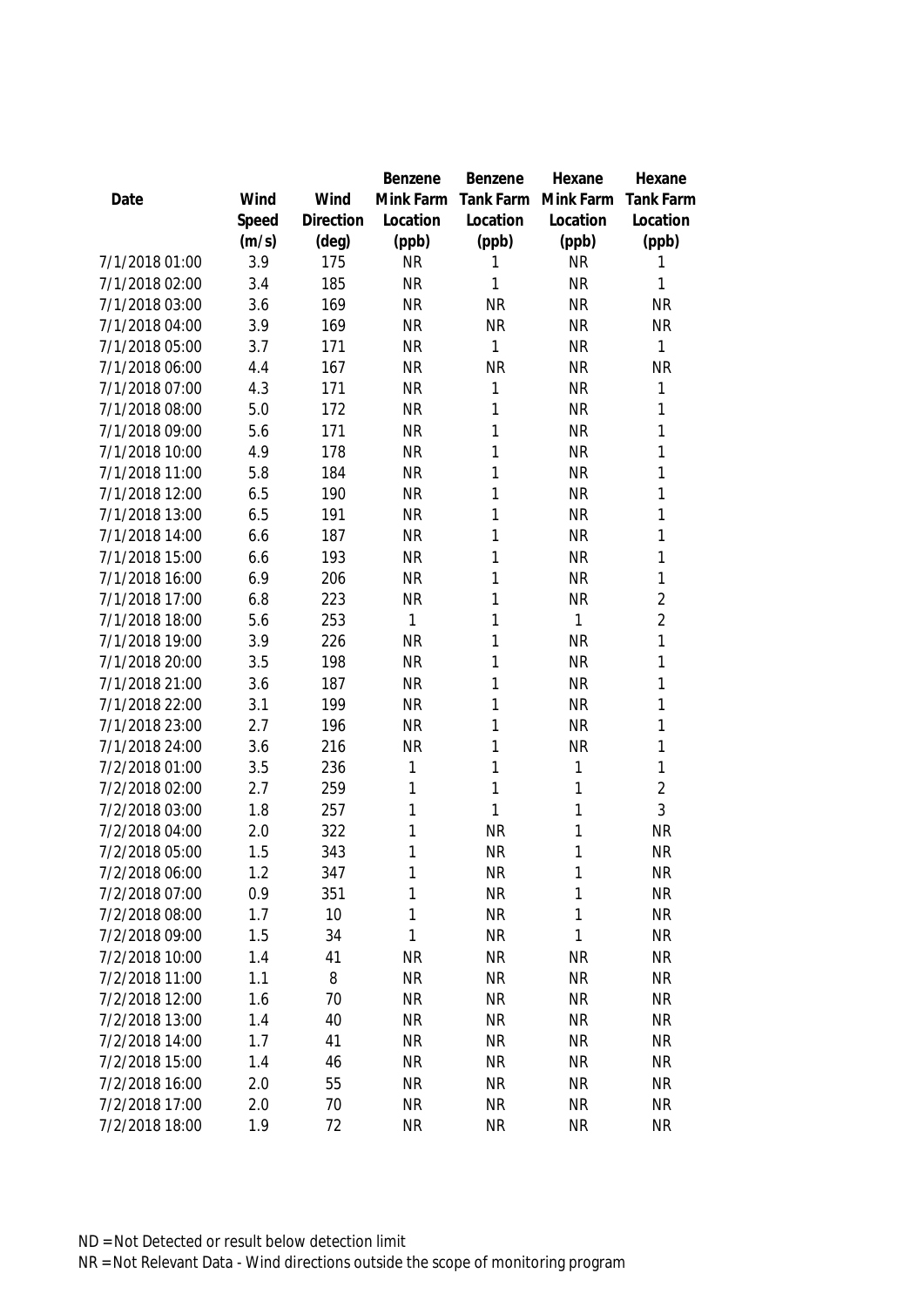|                |       |           | Benzene      | Benzene   | Hexane       | Hexane                 |
|----------------|-------|-----------|--------------|-----------|--------------|------------------------|
| Date           | Wind  | Wind      | Mink Farm    | Tank Farm | Mink Farm    | <b>Tank Farm</b>       |
|                | Speed | Direction | Location     | Location  | Location     | Location               |
|                | (m/s) | (deg)     | (ppb)        | (ppb)     | (ppb)        | (ppb)                  |
| 7/2/2018 19:00 | 2.0   | 82        | <b>NR</b>    | <b>NR</b> | <b>NR</b>    | <b>NR</b>              |
| 7/2/2018 20:00 | 2.4   | 94        | <b>NR</b>    | <b>NR</b> | <b>NR</b>    | <b>NR</b>              |
| 7/2/2018 21:00 | 1.8   | 94        | <b>NR</b>    | <b>NR</b> | <b>NR</b>    | <b>NR</b>              |
| 7/2/2018 22:00 | 1.8   | 97        | <b>NR</b>    | <b>NR</b> | <b>NR</b>    | <b>NR</b>              |
| 7/2/2018 23:00 | 1.6   | 83        | <b>NR</b>    | <b>NR</b> | <b>NR</b>    | <b>NR</b>              |
| 7/2/2018 24:00 | 2.0   | 98        | <b>NR</b>    | <b>NR</b> | <b>NR</b>    | <b>NR</b>              |
| 7/3/2018 01:00 | 1.7   | 95        | <b>NR</b>    | <b>NR</b> | <b>NR</b>    | <b>NR</b>              |
| 7/3/2018 02:00 | 1.4   | 93        | <b>NR</b>    | <b>NR</b> | <b>NR</b>    | <b>NR</b>              |
| 7/3/2018 03:00 | 1.4   | 66        | <b>NR</b>    | <b>NR</b> | <b>NR</b>    | <b>NR</b>              |
| 7/3/2018 04:00 | 1.6   | 71        | <b>NR</b>    | <b>NR</b> | <b>NR</b>    | <b>NR</b>              |
| 7/3/2018 05:00 | 1.7   | 65        | <b>NR</b>    | <b>NR</b> | <b>NR</b>    | <b>NR</b>              |
| 7/3/2018 06:00 | 1.5   | 48        | <b>NR</b>    | <b>NR</b> | <b>NR</b>    | <b>NR</b>              |
| 7/3/2018 07:00 | 1.5   | 40        | $\mathbf{1}$ | <b>NR</b> | $\mathbf{1}$ | <b>NR</b>              |
| 7/3/2018 08:00 | 1.2   | 74        | <b>NR</b>    | <b>NR</b> | <b>NR</b>    | <b>NR</b>              |
| 7/3/2018 09:00 | 1.9   | 103       | <b>NR</b>    | <b>NR</b> | <b>NR</b>    | <b>NR</b>              |
| 7/3/2018 10:00 | 2.4   | 119       | <b>NR</b>    | <b>NR</b> | <b>NR</b>    | <b>NR</b>              |
| 7/3/2018 11:00 | 2.1   | 105       | <b>NR</b>    | <b>NR</b> | <b>NR</b>    | NR                     |
| 7/3/2018 12:00 | 2.5   | 109       | <b>NR</b>    | <b>NR</b> | <b>NR</b>    | <b>NR</b>              |
| 7/3/2018 13:00 | 3.0   | 126       | <b>NR</b>    | <b>NR</b> | <b>NR</b>    | <b>NR</b>              |
| 7/3/2018 14:00 | 3.2   | 132       | <b>NR</b>    | <b>NR</b> | <b>NR</b>    | <b>NR</b>              |
| 7/3/2018 15:00 | 3.0   | 146       | <b>NR</b>    | <b>NR</b> | <b>NR</b>    | <b>NR</b>              |
| 7/3/2018 16:00 | 2.3   | 115       | <b>NR</b>    | <b>NR</b> | <b>NR</b>    | <b>NR</b>              |
| 7/3/2018 17:00 | 2.5   | 109       | <b>NR</b>    | <b>NR</b> | <b>NR</b>    | <b>NR</b>              |
| 7/3/2018 18:00 | 2.6   | 97        | <b>NR</b>    | <b>NR</b> | <b>NR</b>    | <b>NR</b>              |
| 7/3/2018 19:00 | 2.6   | 96        | <b>NR</b>    | <b>NR</b> | <b>NR</b>    | <b>NR</b>              |
| 7/3/2018 20:00 | 2.2   | 90        | <b>NR</b>    | <b>NR</b> | <b>NR</b>    | <b>NR</b>              |
| 7/3/2018 21:00 | 1.9   | 83        | <b>NR</b>    | <b>NR</b> | <b>NR</b>    | <b>NR</b>              |
| 7/3/2018 22:00 | 2.2   | 93        | <b>NR</b>    | <b>NR</b> | <b>NR</b>    | <b>NR</b>              |
| 7/3/2018 23:00 | 1.9   | 88        | <b>NR</b>    | <b>NR</b> | <b>NR</b>    | <b>NR</b>              |
| 7/3/2018 24:00 | 1.9   | 114       | <b>NR</b>    | <b>NR</b> | <b>NR</b>    | NR                     |
| 7/4/2018 01:00 | 2.5   | 141       | <b>NR</b>    | <b>NR</b> | <b>NR</b>    | <b>NR</b>              |
| 7/4/2018 02:00 | 3.4   | 157       | <b>NR</b>    | <b>NR</b> | <b>NR</b>    | <b>NR</b>              |
| 7/4/2018 03:00 | 3.4   | 166       | <b>NR</b>    | <b>NR</b> | <b>NR</b>    | <b>NR</b>              |
| 7/4/2018 04:00 | 2.8   | 168       | <b>NR</b>    | <b>NR</b> | <b>NR</b>    | <b>NR</b>              |
| 7/4/2018 05:00 | 2.1   | 146       | <b>NR</b>    | <b>NR</b> | <b>NR</b>    | <b>NR</b>              |
| 7/4/2018 06:00 | 2.2   |           | <b>NR</b>    | <b>NR</b> | <b>NR</b>    |                        |
| 7/4/2018 07:00 | 2.9   | 147       | <b>NR</b>    | <b>NR</b> |              | <b>NR</b><br><b>NR</b> |
|                |       | 168       |              |           | <b>NR</b>    |                        |
| 7/4/2018 08:00 | 3.1   | 180       | <b>NR</b>    | 1         | <b>NR</b>    | 1                      |
| 7/4/2018 09:00 | 2.2   | 176       | <b>NR</b>    | 1         | <b>NR</b>    | 1                      |
| 7/4/2018 10:00 | 1.4   | 176       | <b>NR</b>    | 1         | <b>NR</b>    | 1                      |
| 7/4/2018 11:00 | 2.6   | 173       | <b>NR</b>    | 1         | <b>NR</b>    | 1                      |
| 7/4/2018 12:00 | 3.7   | 194       | <b>NR</b>    | 1         | <b>NR</b>    | 1                      |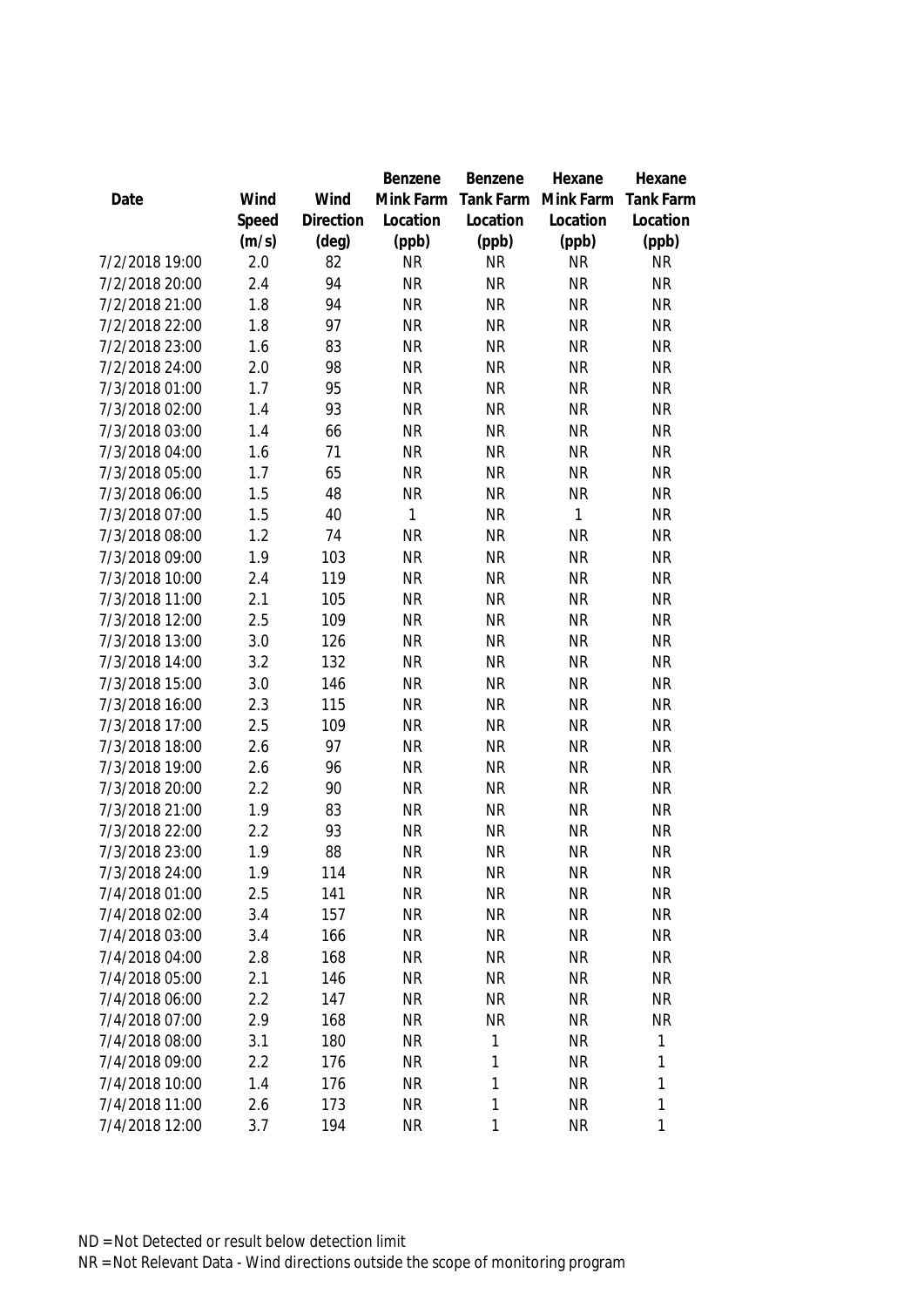|                                  |            |            | Benzene        | Benzene        | Hexane         | Hexane           |
|----------------------------------|------------|------------|----------------|----------------|----------------|------------------|
| Date                             | Wind       | Wind       | Mink Farm      | Tank Farm      | Mink Farm      | <b>Tank Farm</b> |
|                                  | Speed      | Direction  | Location       | Location       | Location       | Location         |
|                                  | (m/s)      | (deg)      | (ppb)          | (ppb)          | (ppb)          | (ppb)            |
| 7/4/2018 13:00                   | 3.6        | 201        | <b>NR</b>      | 1              | <b>NR</b>      | 1                |
| 7/4/2018 14:00                   | 3.9        | 203        | <b>NR</b>      | 1              | <b>NR</b>      | 1                |
| 7/4/2018 15:00                   | 3.8        | 210        | <b>NR</b>      | $\mathbf{1}$   | <b>NR</b>      | 1                |
| 7/4/2018 16:00                   | 3.3        | 203        | <b>NR</b>      | 1              | <b>NR</b>      | 1                |
| 7/4/2018 17:00                   | 2.8        | 211        | <b>NR</b>      | $\mathbf{1}$   | <b>NR</b>      | $\overline{2}$   |
| 7/4/2018 18:00                   | 3.6        | 213        | <b>NR</b>      | $\mathbf{1}$   | <b>NR</b>      | $\mathbf{1}$     |
| 7/4/2018 19:00                   | 1.9        | 263        | <b>NR</b>      | <b>NR</b>      | <b>NR</b>      | <b>NR</b>        |
| 7/4/2018 20:00                   | 1.8        | 152        | <b>NR</b>      | <b>NR</b>      | <b>NR</b>      | <b>NR</b>        |
| 7/4/2018 21:00                   | 3.4        | 175        | <b>NR</b>      | 1              | <b>NR</b>      | 1                |
| 7/4/2018 22:00                   | 5.5        | 195        | <b>NR</b>      | <b>NR</b>      | <b>NR</b>      | <b>NR</b>        |
| 7/4/2018 23:00                   | 2.2        | 172        | <b>NR</b>      | $\mathbf{1}$   | <b>NR</b>      | $\mathbf{1}$     |
| 7/4/2018 24:00                   | 3.3        | 148        | <b>NR</b>      | <b>NR</b>      | <b>NR</b>      | <b>NR</b>        |
| 7/5/2018 01:00                   | 2.7        | 188        | <b>NR</b>      | <b>NR</b>      | <b>NR</b>      | <b>NR</b>        |
| 7/5/2018 02:00                   | 2.3        | 188        | <b>NR</b>      | <b>NR</b>      | <b>NR</b>      | <b>NR</b>        |
| 7/5/2018 03:00                   | 1.9        | 270        | $\mathbf{1}$   | 1              | 1              | $\overline{2}$   |
| 7/5/2018 04:00                   | 1.6        | 225        | <b>NR</b>      | $\mathbf{1}$   | <b>NR</b>      | $\overline{2}$   |
| 7/5/2018 05:00                   | 1.9        | 221        | <b>NR</b>      | 1              | <b>NR</b>      | $\overline{2}$   |
| 7/5/2018 06:00                   | 1.2        | 215        | <b>NR</b>      | $\mathbf{1}$   | <b>NR</b>      | $\overline{2}$   |
| 7/5/2018 07:00                   | 1.2        | 242        | 1              | $\mathbf{1}$   | 1              | $\overline{2}$   |
| 7/5/2018 08:00                   | 1.8        | 247        | 1              | $\overline{2}$ | 1              | $\overline{4}$   |
| 7/5/2018 09:00                   | 2.1        | 268        | 1              | $\mathbf{1}$   | 1              | 3                |
| 7/5/2018 10:00                   | 2.1        | 271        | 1              | $\mathbf{1}$   | 1              | 1                |
| 7/5/2018 11:00                   | 1.9        | 330        | 1              | <b>NR</b>      | 1              | <b>NR</b>        |
| 7/5/2018 12:00                   | 1.3        | 329        | <b>NR</b>      | <b>NR</b>      | <b>NR</b>      | <b>NR</b>        |
| 7/5/2018 13:00                   | 1.7        | 202        | <b>NR</b>      | <b>NR</b>      | <b>NR</b>      | NR.              |
| 7/5/2018 14:00                   | 3.9        | 133        | <b>NR</b>      | <b>NR</b>      | <b>NR</b>      | <b>NR</b>        |
| 7/5/2018 15:00                   | 3.4        | 116        | <b>NR</b>      | <b>NR</b>      | <b>NR</b>      | <b>NR</b>        |
| 7/5/2018 16:00                   | 2.6        | 134        | <b>NR</b>      | <b>NR</b>      | <b>NR</b>      | <b>NR</b>        |
| 7/5/2018 17:00                   | 2.3        | 186        | <b>NR</b>      | 1              | <b>NR</b>      | 1                |
| 7/5/2018 18:00                   | 2.2        | 213        | <b>NR</b>      | $\mathbf{1}$   | <b>NR</b>      | 1                |
| 7/5/2018 19:00                   | 1.9        | 249        | 1              | 1              | 1              | 3                |
| 7/5/2018 20:00                   | 2.5        | 252        | 1              | $\overline{2}$ | 1              | 5                |
|                                  |            |            | 1              | $\overline{2}$ |                |                  |
| 7/5/2018 21:00<br>7/5/2018 22:00 | 2.3<br>1.7 | 261<br>248 | 1              | $\overline{2}$ | 1              | 4<br>4           |
| 7/5/2018 23:00                   |            |            |                |                | 1              |                  |
|                                  | 1.5        | 289        | 1              | <b>NR</b>      | 1              | <b>NR</b>        |
| 7/5/2018 24:00                   | 1.9        | 331        | 1              | <b>NR</b>      | 1              | <b>NR</b>        |
| 7/6/2018 01:00                   | 2.3        | 5          | 1              | <b>NR</b>      | 1              | <b>NR</b>        |
| 7/6/2018 02:00                   | 3.1        | 19         | $\overline{2}$ | <b>NR</b>      | 3              | <b>NR</b>        |
| 7/6/2018 03:00                   | 1.4        | 36         | $\overline{2}$ | <b>NR</b>      | $\overline{2}$ | <b>NR</b>        |
| 7/6/2018 04:00                   | 1.5        | 43         | <b>NR</b>      | <b>NR</b>      | <b>NR</b>      | <b>NR</b>        |
| 7/6/2018 05:00                   | 3.5        | 36         | 1              | <b>NR</b>      | 1              | <b>NR</b>        |
| 7/6/2018 06:00                   | 3.1        | 43         | <b>NR</b>      | <b>NR</b>      | <b>NR</b>      | <b>NR</b>        |